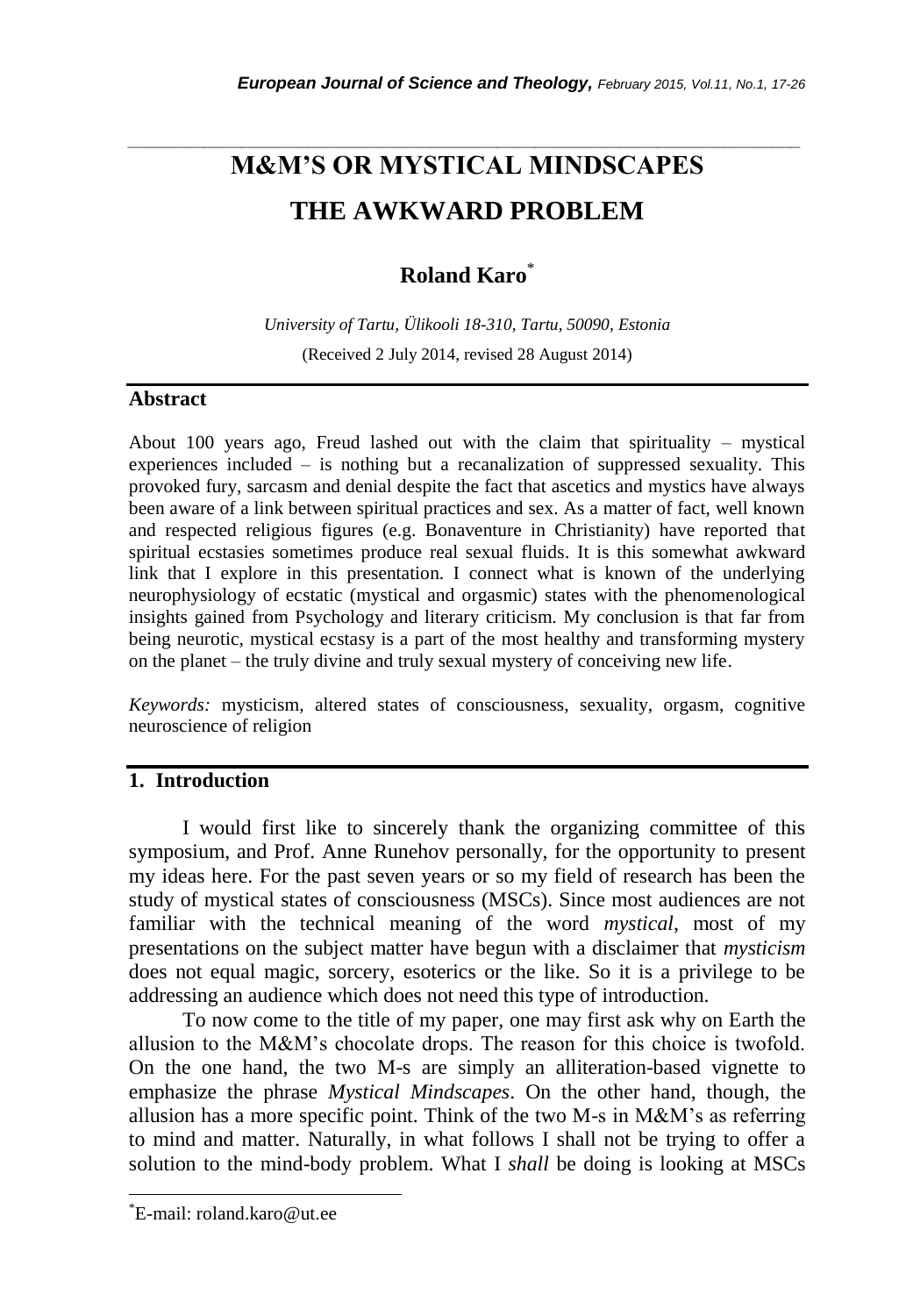(the M of the mind) in terms of how they might be bodily constrained and conditioned (the M of matter). This involves bridging concepts from Cognitive neuroscience, Psychology, Religious studies and several other fields.

The issue of how mind states are bodily constrained and conditioned is, of course, an intriguing topic by itself. Think, for example, of the Freudian idea that throwing up can, under certain circumstances, be a *psychological* statement (e.g., throwing up may be the primary process psyche"s "message" to the conscious mind, carrying the meaning of disgust - roughly, the concept of primary process psyche correlates to that of subconscious mind). But in the study of mysticism this issue has a much more specific and somewhat awkward aspect. It is the suspected neurobiological link between MSCs and human sexual response (for an example of relevant argumentation see [1]). In essence, what some authors are saying is that when it comes to the bodily conditioning and constraints in the case of mysticism, MSCs are a modification of orgasm. This is the awkward problem I shall be addressing in the following pages.

#### **2. Of spiritual affections and orgasms**

When Freud lashed out a hundred years ago with the claim that spirituality (and, in fact, human culture at large) is nothing but an alternate channel for releasing sexual energy, many religious scholars and clerics met it with sarcasm and denial. However, that there is a link between mystical experiences and sexual ecstasy has been known and accepted by practitioners of mystical techniques of all times.

Let us ask, for example, why it is that in many cases mystics are advised to remain abstinent. How could such "conservation of semen" – as Jeffrey Kripal calls it in his magnificent book "Roads of Excess, Palaces of Wisdom" [2] – be useful for attaining to spiritual insights unless there were a physiological link between sexual and spiritual processes? Or think of tantric sexual practices. These are aimed at attaining to the spiritual, using sexual intercourse as a *means* to that end. Paradoxically, both "conservation of semen" and the ritual sexuality of tantrism witness to an intimate bond between sexuality and MSCs.

It is quite important to emphasize the *physiological* nature of this link here because more often than not the discussions about mysticism and sexuality remain on the level of uncovering phallic and other sexual symbols in the descriptions of MSCs. One of the routinely quoted passages in this connection is the following excerpt from Saint Teresa of Avila"s autobiography: "It was our Lord's will that in this vision I should see the angel in this wise. He was not large, but small of stature, and most beautiful – his face burning, as if he were one of the highest angels, who seem to be all of fire [---]. I saw in his hand a long spear of gold, and at the iron's point there seemed to be a little fire. He appeared to me to be thrusting it at times into my heart, and to pierce my very entrails; when he drew it out, he seemed to draw them out also, and to leave me all on fire with a great love of God. The pain was so great, that it made me moan; and yet so surpassing was the sweetness of this excessive pain, that I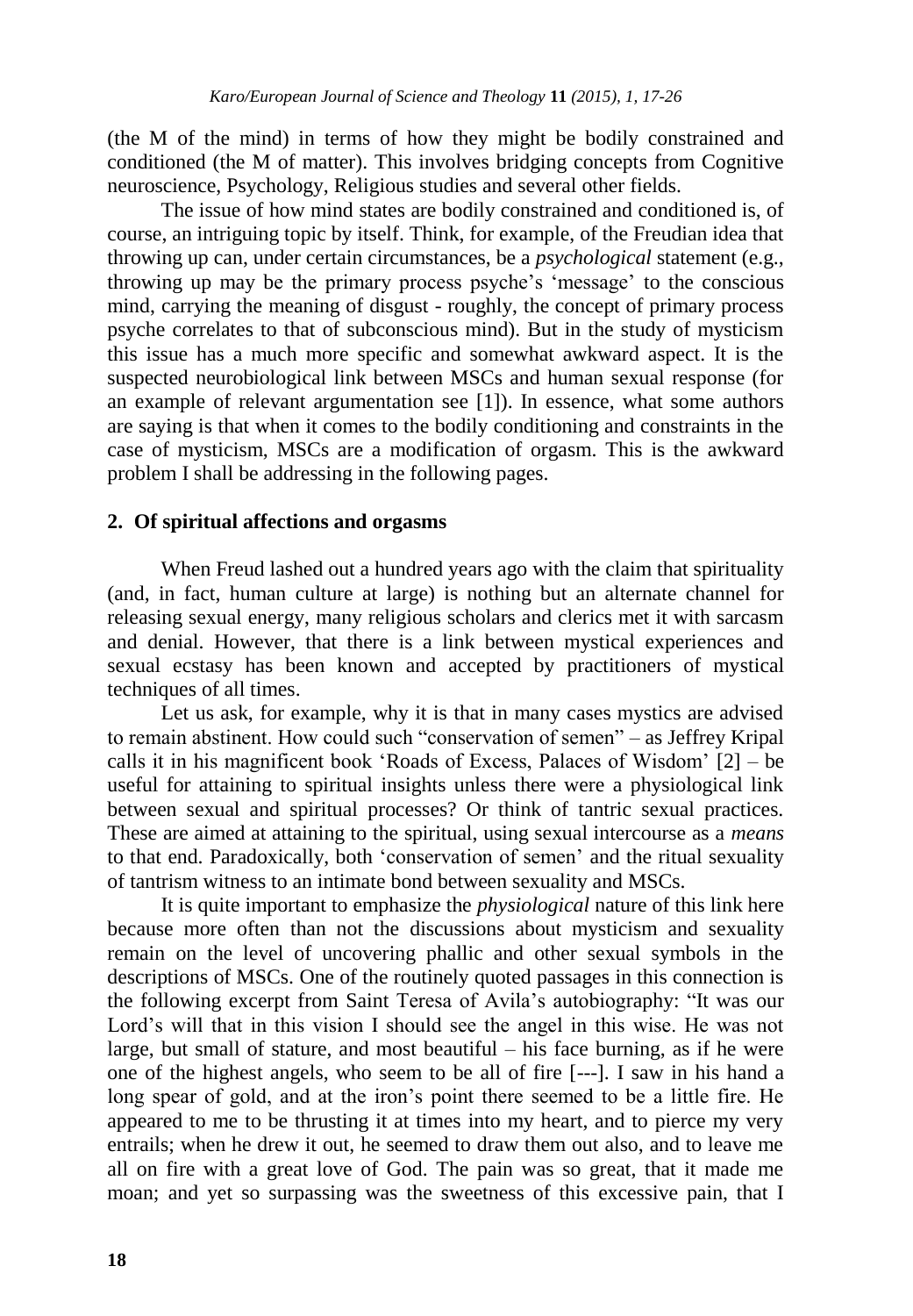could not wish to be rid of it. The soul is satisfied now with nothing less than God. The pain is not bodily, but spiritual; though the body has its share in it, even a large one. It is a caressing of love so sweet which now takes place between the soul and God, that I pray God of His goodness to make him experience it who may think that I am lying." [3]

Departing from a Freudian viewpoint one would tend to see the above as a highly erotic description. Since spears (as all weapons) are recognized as phallic symbols and since Teresa is a woman, the thrusting of the fiery dart into her heart becomes a parable for sexual intercourse. This impression is deepened as one reflects on the sentiments embedded in Teresa"s confessions. That these metaphors truly *are* sexual becomes clear if one compares – as Kripal has done – the sexual symbolism in Teresa"s description above to similar ones by *male* mystics such as Saint John of the Cross [4]. Consider the following stanzas from his famous *Living Flame of Love* (Llama de amor viva):

"O living flame of love that tenderly wounds my soul in its deepest centre! Since now you are not oppressive, now consummate! if it be your will: tear through the veil of this sweet encounter"

Just as in the case of Teresa, what one has here is the concept of a wounding weapon tearing through the religious mystic. And the fact that all of this is highly sexual becomes clear – as Kripal correctly notes – from the fact that there is an awkward and clearly recognizable homoerotic tone to this stanza. (I am **not** suggesting there is something inherently awkward about homoeroticism. I **am** saying that while in Teresa's case the erotic 'undercurrent' of the description may easily go unnoticed, it is quite clear in John"s reflections on his MSCs.)

Now, as I pointed out above, it is important to keep in mind that the link between mystical and orgasmic states is of a *physiological* nature. It is only too easy to get carried away uncovering and analyzing sexual symbolism in mystical texts in the above manner. But the real question is *why* these texts seem to have sexual connotations. And here, I think, the problem goes much deeper than the level of linguistic metaphor.

It is instructive in this respect to recall the work of Georges Bataille whose 'Erotism: Death and Sensuality' is often referred to when discussing the sexual metaphors in Teresa's descriptions of her MSCs. Quoting other investigators, Bataille says that there is nothing to prove that Teresa"s experiences were not really simply violent venereal orgasms. Hence, one might be led to the conclusion that MSCs are nothing but transposed sexuality and hence neurotic [5]. Now, this would indeed be a truly awkward problem for scholars of mysticism! In order to "save" the integrity of MSCs, Bataille then argues that even though there definitely are deep sexual aspects to MSCs, they are by and large *extrinsic*. Mystics are perfectly aware of the physical sexual sensations accompanying their experiences, so when these occur they ignore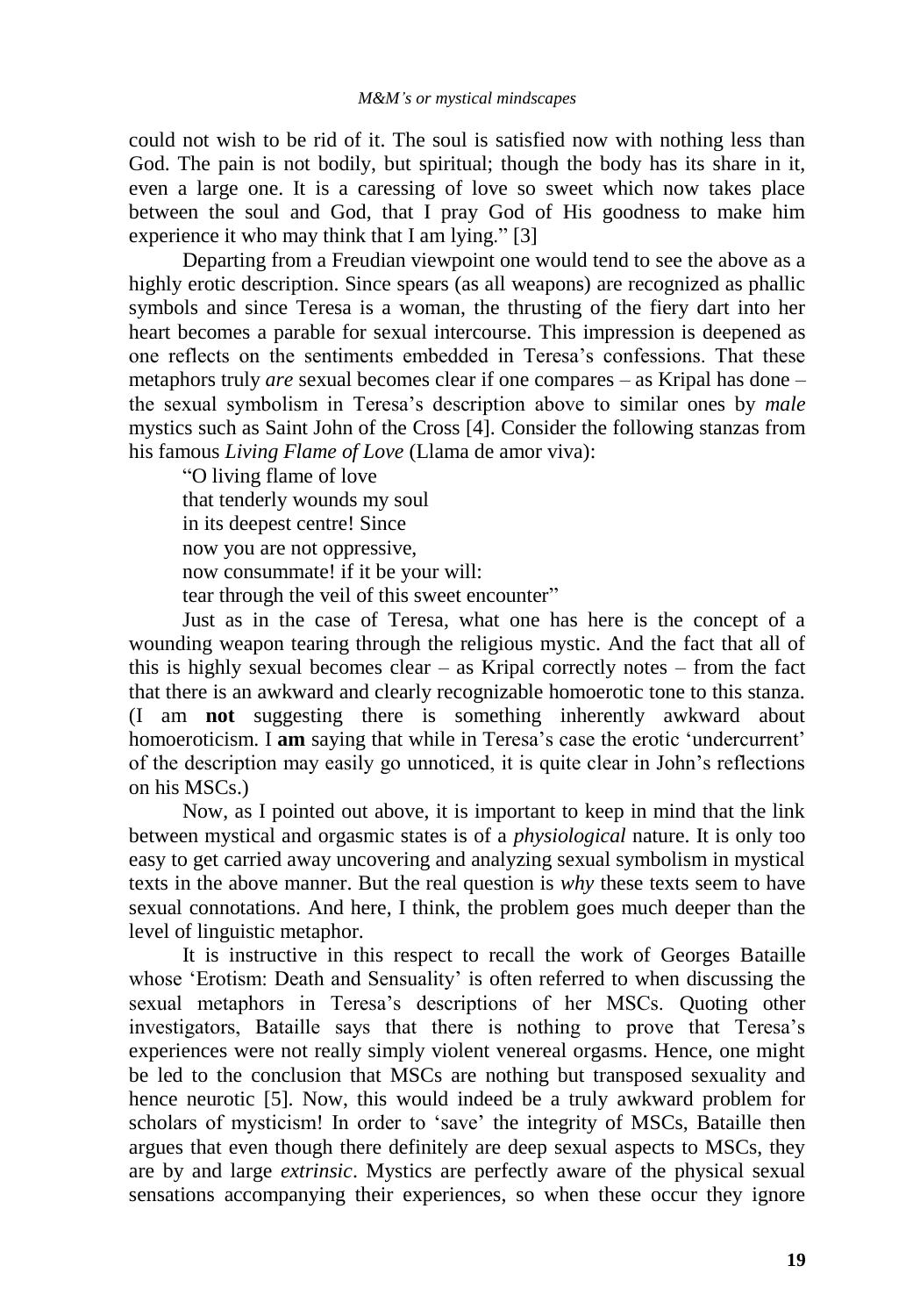them, regarding them without dread or fear [5]. In other words, even though sexuality admittedly plays a part in MSCs, it is secondary to them, i.e., not their constituent (intrinsic) element.

This is an elegant argument and quite useful in sorting out the further details of the MSC-orgasm link. However, I tend to think Bataille dismisses the possibility that sexual responses might be *intrinsic* to MSCs too hastily. That this might be so is immediately clear from a comment attributed to Saint Bonaventure on what is sometimes experienced by male mystics during intense spiritual ecstasy. He writes of those who *carnalis delectationis pruritu foedantur et in spiritualibus affectionibus carnalis fluxus liquore maculantur* [6]. Roughly, then, what is said is that during spiritual affections the *itching of bodily desire is aroused* and the mystics are *stained with the liquid of the carnal flow*.

While it is indeed possible to argue that these 'stains of the carnal flow' are simply an extrinsic side effect of states that are otherwise functionally completely independent of the sexual response, I find such an interpretation to be unsatisfactory. The Freudian model of seeing physiological reactions (such as throwing up) as at least potentially carrying cognitive or affective content seems to provide a better analogy here. (It could be argued, for example, that if throwing up can be the primary process psyche"s "message" of disgust, then orgasms coinciding with MSCs may also signal something psychological – in this case positive. This would make an interesting argument with respect to the question of how states of consciousness are bodily conditioned and constrained.) But even so one would still only have analogies and similes. In order to really decide on the extrinsic-intrinsic issue one needs to: (a) assess how far the parallels go between the neurophysiological substrates of MSCs and orgasm, and (b) investigate how and under what circumstances these parallels might have evolutionarily arisen.

#### **3. Correlating MSCs and orgasm neurologically**

Before going into the neurological parallels between MSCs and orgasm, a note is needed with respect to the term "orgasm". It may at first seem that comparing MSCs to orgasm means comparing the uncomparable. It is therefore essential to keep in mind that *orgasm is a state of consciousness* – it "happens" in the brain, not in the genitalia. As Francesca Bianchi-Demicheli and Stephanie Ortigue put it, too often investigators study only the physiological *signs* of orgasm leaving aside the issue of what the experience *itself* is [7]. To avoid this pitfall and to bring MSCs and orgasm under a common denominator, I have found Cindy Meston and colleagues" definition immensely useful. Stripped of technical details, their point is that orgasm is a variable transient peak sensation of intense pleasure, creating an *altered state of consciousness* that resolves the sexually-induced vasocongestion, usually with an induction of well-being and contentment [8]. From this perspective, MSCs and orgasms are simply two varieties of altered states of consciousness. Hence, if one wants to know about how far the parallels go between MSCs and orgasm it makes sense to compare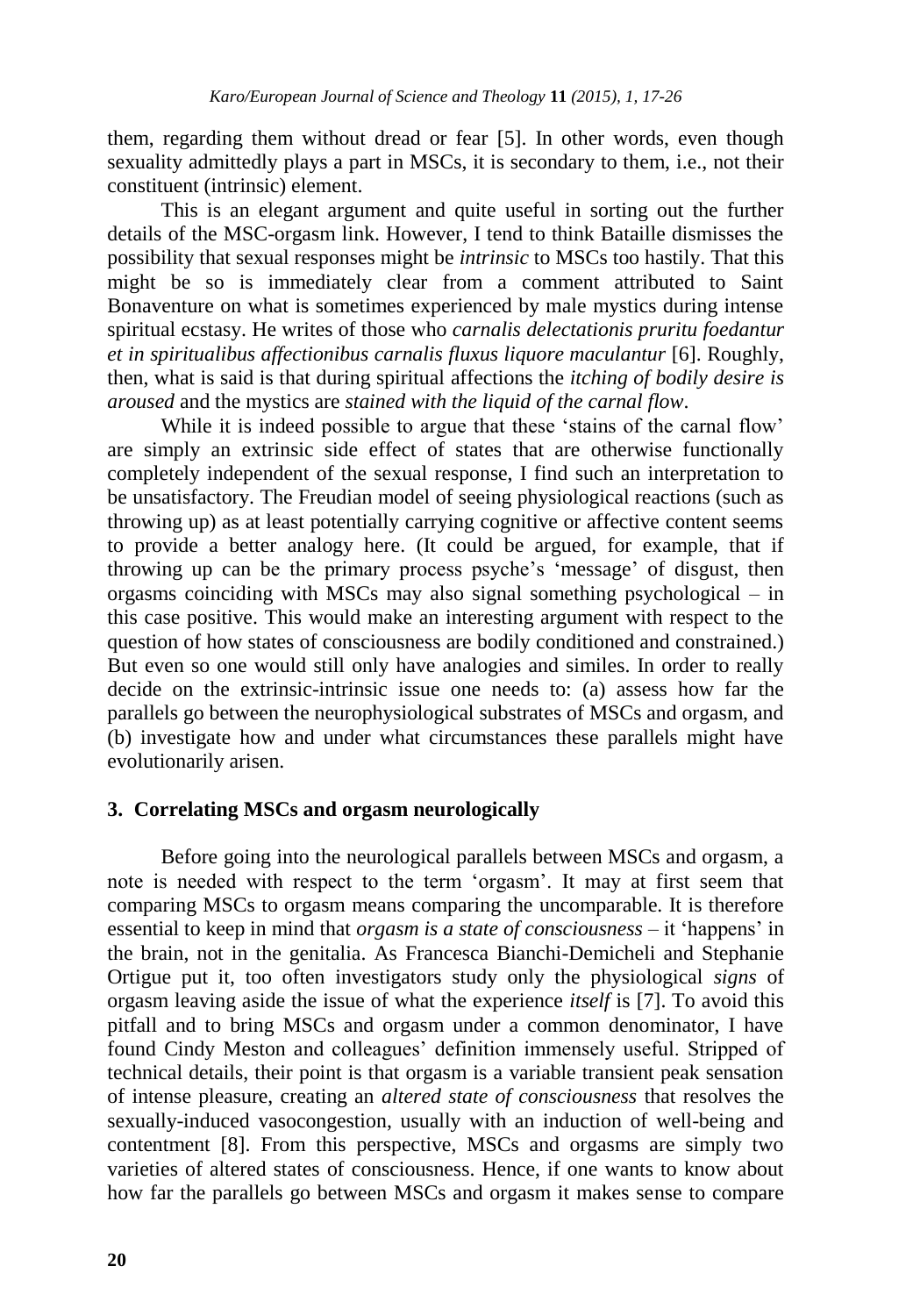their neural correlates, i.e., compare which areas of the brain "light up" in each case. This is precisely what I did in my study "Eros & Mysticism: Are Mystical States of Consciousness Evolutionary Byproducts of Sexual Response?" [9]. The following paragraphs provide a rough summary of my 2009 analysis.

It may feel irritating at first but one of the handiest ways to start charting the parallels between MSCs and the altered state called orgasm is via epilepsy research. In the case of MSCs and other spiritual states the allusion to epilepsy should not be surprising. Epilepsy has occasionally been referred to as "the sacred disease' and throughout the  $20<sup>th</sup>$  century one of the most influential approaches to the neuropsychology of MSCs was based upon relating MSCs to epileptiform discharges in the brain (for a representative overview, see [10]). Intriguingly, however, the same allusion also comes up in sex research. Barry Komisaruk and colleagues note that there are numerous men and women who describe orgasmic feelings just before the onset of epileptic seizures. In fact, there are several documented cases of patients refusing medical treatment for their epilepsy because they liked these orgasmic feelings [11].

To understand how these three – MSCs, orgasm and epilepsy – go together it is fruitful to start from the notion of rhythm. The human brain is basically a community of interacting neurons and functions like a large city. If one installed a network of microphones all over a city and listened to all of them at once, a steady hum of unstructured noise would be heard, even though every particular event composing the noise was structured and purposeful. Likewise, except for large scale effects such as brain-wave rhythms, normal brain activity creates unstructured electrochemical "noise". It would be highly unexpected if the microphones over the city suddenly all started to transmit the same structured signal. One would probably think something must be wrong. Likewise, in the case of the human brain, it would be unexpected to see large numbers of neurons to start firing in the same looping rhythm. There would most likely be something wrong if it happened.

Well, it *does* happen. And usually it *does* signal that something is wrong: synchronous firing of large groups of neurons is the hallmark of epilepsy. Epilepsy is a chronic nervous disease which is characterized by the occurrence of fits – stereotypical disorders in motor or behavioural reactions, consciousness, sensitivity, etc. Fits are the result of excessive *hypersynchronous kindling* of neurons. In other words, a fit occurs when large numbers of neurons start firing synchronously and uncontrollably in the same rhythm.

Now, while synchronous neural firing is usually discussed within the context of pathology, *the process itself is not necessarily pathological*. As with many diseases, the epileptic disorder represents, so to speak, a perfectly healthy process gone wild. This becomes clear if one takes a look at what happens in the brain during orgasm. The orgasmic process is typologically similar to the epileptic in that the rhythmical genital stimulation during sexual activities leads to synchronous discharges (microseizures) in the brain. As Komisaruk and colleagues put it, epileptic seizures are characterized by abnormal, cyclical and synchronous activation and deactivation of large numbers of neurons. It is likely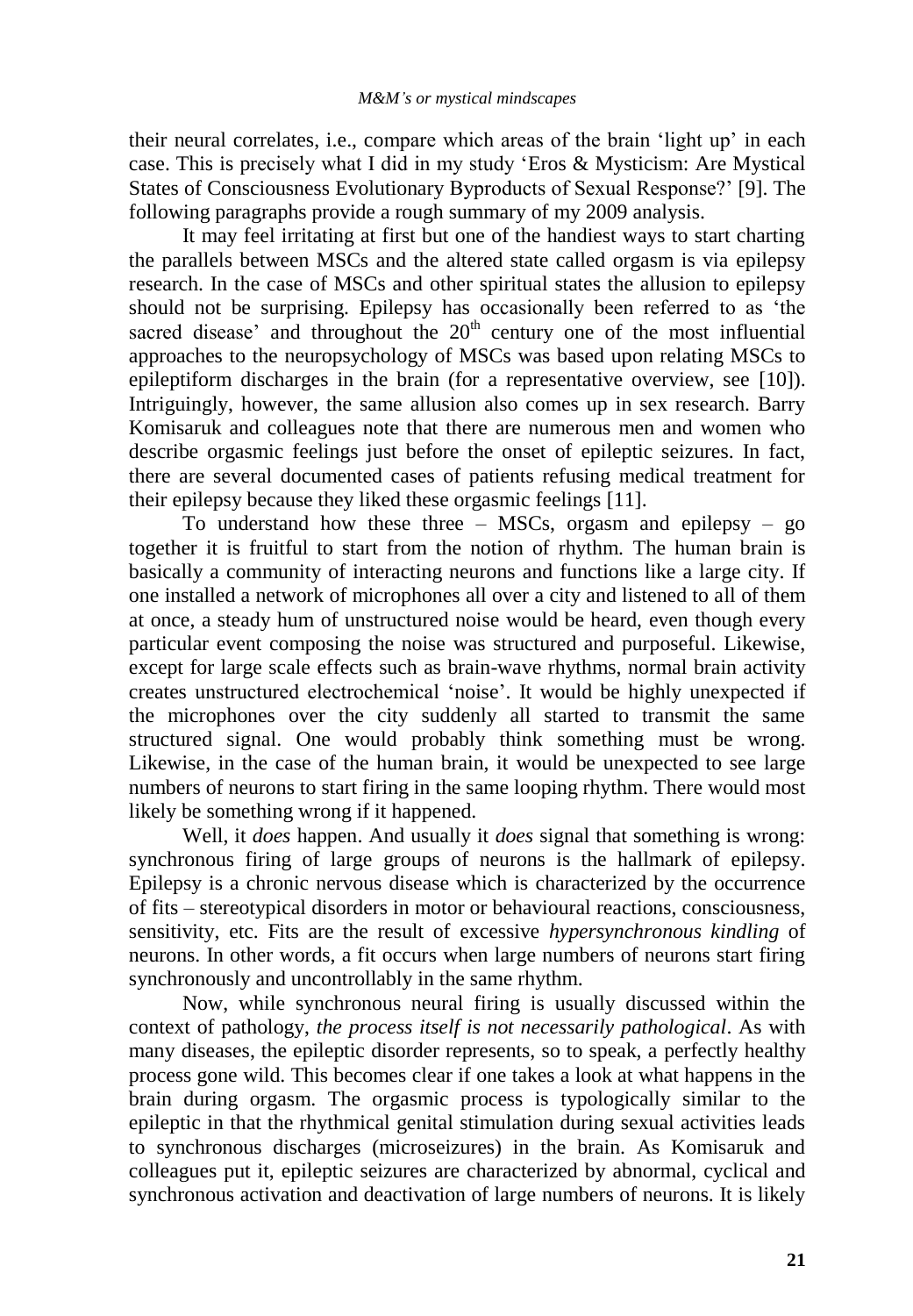that the rhythmical and voluntary timing of genital stimulation also produces synchronous activation of large numbers of brain neurons. A consequence (and probably the function) of this regulated synchronous activity in orgasm is the *activation of high-threshold systems* such as the one that controls ejaculation [11, p. 216].

The idea that the original (not pathological!) function of rhythmical, synchronous neuronal discharges is the activation of unusual, high-threshold systems is centrally important in understanding the truly extraordinary MSCs as well. As early as the beginning of the 1970s Ernst Gellhorn and William Kiely proposed a physiological model in which they viewed MSCs as also representing a high-threshold system which is characterized by the simultaneous activation of the two basic branches of the Autonomic Nervous System (ANS) – sympathetic and parasympathetic [12]. While this model is old, its basic elements are still viable and the model is extremely helpful in understanding the MSC-orgasmepilepsy link. The basic logic of the argument is as follows.

Generally, the main branches of the ANS function "antagonistically": activation of one leads to inhibition in the other. Sympathetic reactions are associated with fight-or-flight responses and arousal, parasympathetic reactions with maintaining homeostasis and well-being. But given prolonged and sufficiently intensive stimulation, so-called  $3<sup>rd</sup>$  stage autonomic states are possible during which both of these systems fire at once [13]. The best known such state is orgasm [14, 15]. Phenomenologically, such states would involve one"s being *simultaneously highly aroused and profoundly relaxed* – a paradoxical union of opposites.

At this point it should be recalled that Rudolf Otto"s famous explanation of the numinous experience is also based upon the union of opposites – the numinous experience is a *mysterium tremendum et fascinans*: a mixture of startling fear and ecstatic exaltation. As the paradoxical coincidence of opposites is also one of the most frequently reported aspects of MSCs (e.g. the sense of a mystical union of the individual I and God), it seems reasonable to conclude that the autonomic coactivation states represent a physiological correlate of MSCs as well.

Now, such coactivation states are generated by driving either of the ANS subsystems to extreme levels of activity (e.g. by rhythmical stimulation resulting in powerful synchronous neural firing). In such cases activity can "spill over" to the opposite branch of the ANS. As the occurrence of such an unusual state by chance would be potentially dangerous, it makes sense that there are specific high-threshold sequences to enable it.

In the case of orgasms, continuous and rhythmical physical stimulation serves as such a sequence. Of the ones used for eliciting MSCs, shamanic drumming and meditation are probably best known. In shamanic drumming, the aim is to "tune" the nervous system to the right "frequency". In mantra meditation, the rhythm of stimulation is formed by one"s constant mental repetition of the mantra. The rhythmicity of the stimulation leads in all cases to synchronous neural discharges typologically similar to those during epilepsy.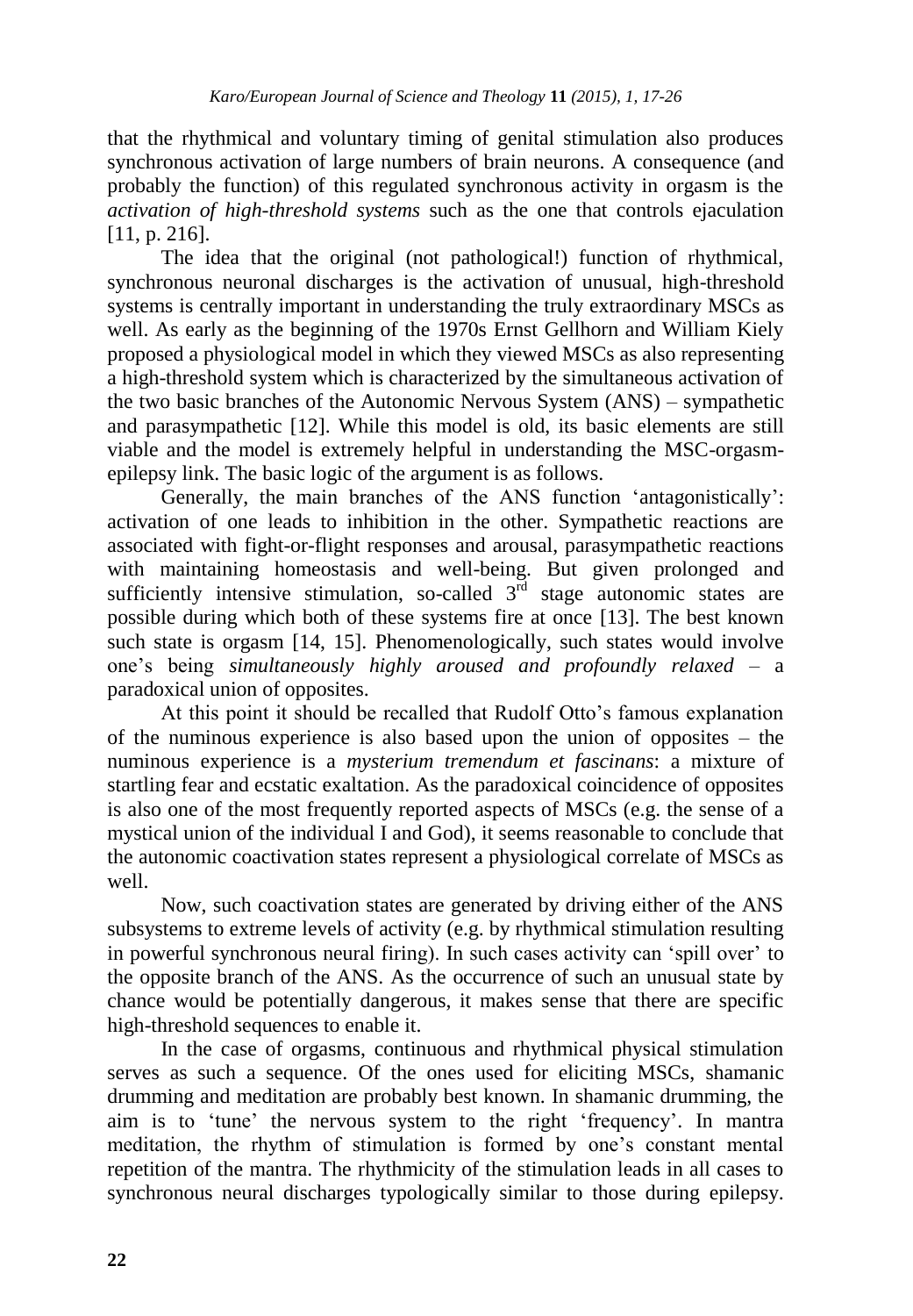However, differently from the epileptic disorder, these discharges do not generalize (i.e. spread uncontrollably) since they are stimulus-specific.

For an example of how the above discussed elements can be used to explain MSCs, let me now take a brief detour via the mental rhythms involved in mantra meditation. Basically, meditation is a concentration task. Concentration is a cyclical process; without continuous conscious effort it quickly vanishes. The meditative process starts in the prefrontal cortex (PFC) as one begins concentrating on, say, a mantra. Now this concentration must be deepened. To accomplish that, one needs effective motivation.

Motivatory states (such as sexual and emotional drives) are mediated by the brain"s limbic system (especially the hypothalamus, amygdala and hippocampus. For instance, the functions of the hypothalamus have sometimes been defined in terms of three capital F"s – Feeling, Fighting, Fleeing and Reproductive behaviour). So what happens during successful meditation by one"s effort to concentrate on a mantra is that a motivatory feedback loop is formed between the PFC and the limbic structures; the deeper the concentration gets, the stronger the motivational feedback.

This cycle represents a *process quite similar to that at work in the generation of orgasms;* with each subsequent cycle the intensity of the synchronous neural discharges grows since synchronous firing tends to "recruit" neighbouring neurons to "join in" in the activity (this is sometimes called the staircase phenomenon). Importantly, the activity in the ANS is regulated by the limbic system. In fact, the hypothalamus may be thought of as a "master switch" of the ANS subsystems. Since the hypothalamus is a relatively small structure, it would not be surprising if the strong activation in response to prolonged meditation "spilled" from its sympathetic to parasympathetic section or vice versa [16]. This scenario is supported by the work of Sara Lazar and colleagues [17].

The simultaneous activation of both of the ANS subsystems leads to a curious effect in another part of the brain – the posterior superior parietal area. Namely, the extremely strong emotional and bodily (limbic and autonomic) feedback is enough to "overwhelm" the brain"s normal processing capacity. So part of the neural signals are simply gated out. This way, the posterior superior parietal area is deprived of neural input. It is this seemingly irrelevant side effect that is likely responsible for some of the most extraordinary qualities of MSCs. This particular brain area monitors the position of one"s body in relation to the surrounding space and objects. In essence, it helps 'sorting one's individual self out from the rest of the world" by creating a clear distinction between the categories "me" and "external world". Hence, if it were deprived of incoming stimuli, one would have a clear bodily perception that there is no such thing as an individual 'me' or 'outside world'  $-$  it would feel as if I were everything and nothing at once. This is something mystics have said for centuries [16]. And it provides additional insight (compared with the above discussed ANS-based model) into what exactly the experiential content of mystical union might be.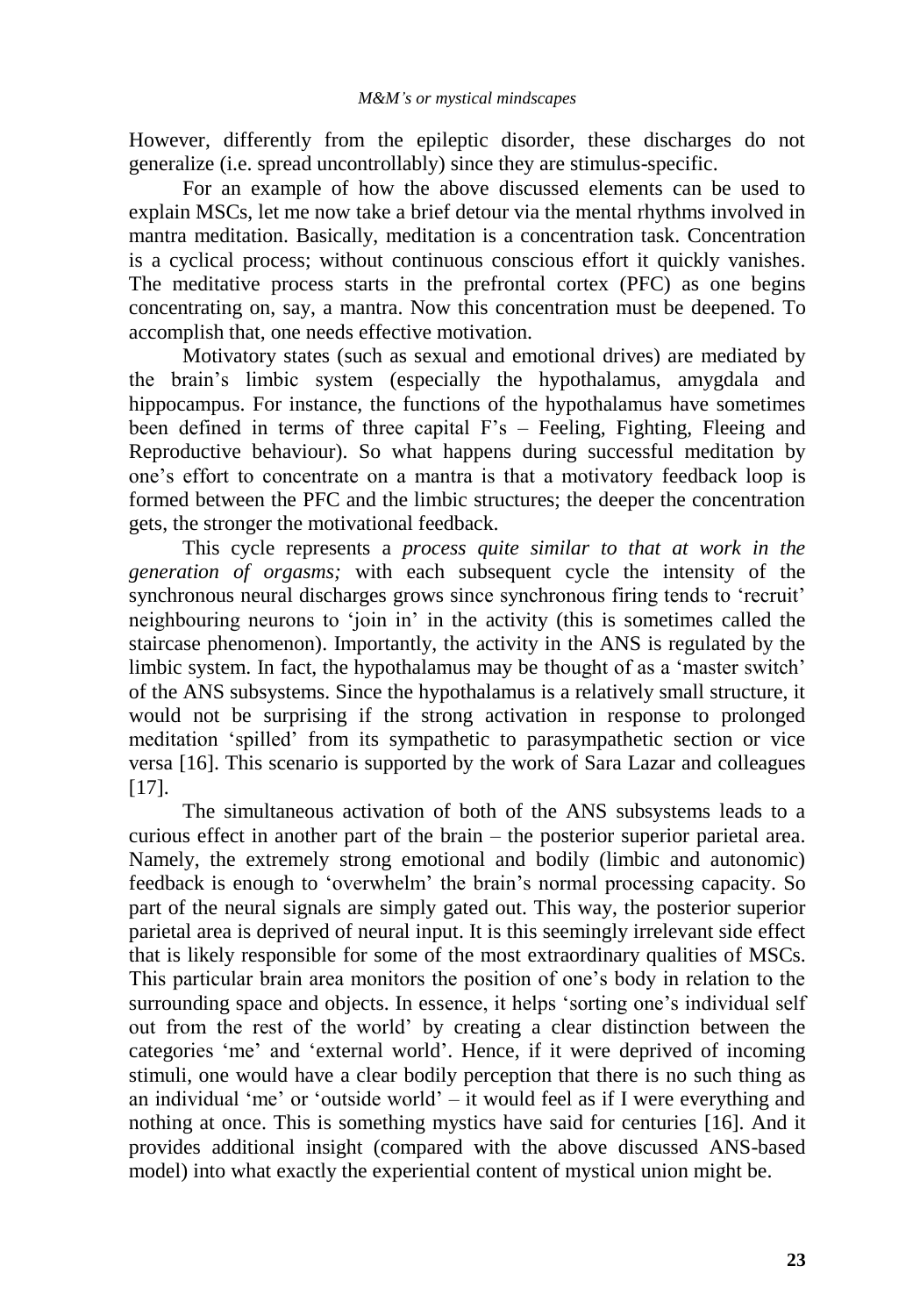To summarize what I have said so far: there are clear similarities between the neural dynamics involved in the generation of orgasms and MSCs. A handy way to model these similarities is to refer to epileptiform activity. As to the specific brain structures involved in the generation of *both* orgasms and MSCs, the hypothalamus, amygdala and hippocampus ought to be specifically pointed out. The role of the hypothalamus should be quite clear from the above – as it is the main pathway between the brain and the ANS and as it mediates the most fundamental motivatory drives. That the amygdala – the "nucleus of nuanced emotion" – and hippocampus are involved in the generation of MSCs was directly shown by Lazar and colleagues in an imaging study already mentioned [17]. The role of the same structures in enabling sexual response is clear from the data on the so-called Klüver-Bucy syndrome [18]; lesions in the amygdalarhippocampal complex can lead to either hypo- or hypersexuality (depending on the particular locus of damage). Moreover, epileptic activity originating in the medial parts of the temporal lobe (especially in the amygdala and hippocampus) has been shown to sometimes result in intense orgasmic and mystical experiences [7, 10, 11].

On the cortical level the parallels between the neural correlates of orgasm and MSCs largely vanish. This, of course, is exactly what one might expect because after all orgasms and MSCs are not the same thing. Moreover, even the neural correlates of MSCs attained by using different techniques differ widely on the cortical level. It seems, therefore, that the main parallels between MSCs and orgasms are traceable in the dynamics of how these states are generated (rhythmical stimulation that gathers intensity with every subsequent cycle and the consequent synchronous neural discharges which lead to  $3<sup>rd</sup>$  stage ANS states) and, perhaps even more importantly, how they are motivated (recall the four F"s of the hypothalamus I mentioned in a footnote above).

Now, coming back to the question of whether sexuality is extrinsic or intrinsic with respect to MSCs, the above suggests that while *extrinsic* is an understatement, *intrinsic* might be an overstatement. The overlaps in neural dynamics and parallels in motivatory sequences suggest that the human capacity for MSCs may evolutionarily have arisen as a side branch of the sexual response [1, 9]. This means that no matter how hard a mystic might try to "do away" with anything even remotely sexual, complete success will never be achieved. Hence, sexuality is more than extrinsic to MSCs. However, this does not mean that MSCs are *nothing but* twisted orgasms. That the capacity to experience them may have originated in the sexual response does not rule out the possibility that MSCs truly *are* a genuine way to communicate with the Ultimate – under whatever name one should know Him/Her/It.

## **4. Conclusion**

From the Christian theological perspective, the discussed links between MSCs and the sexual teach a lesson of humility and appreciation. That the most sublime spiritual ecstasies of human beings are fundamentally continuous with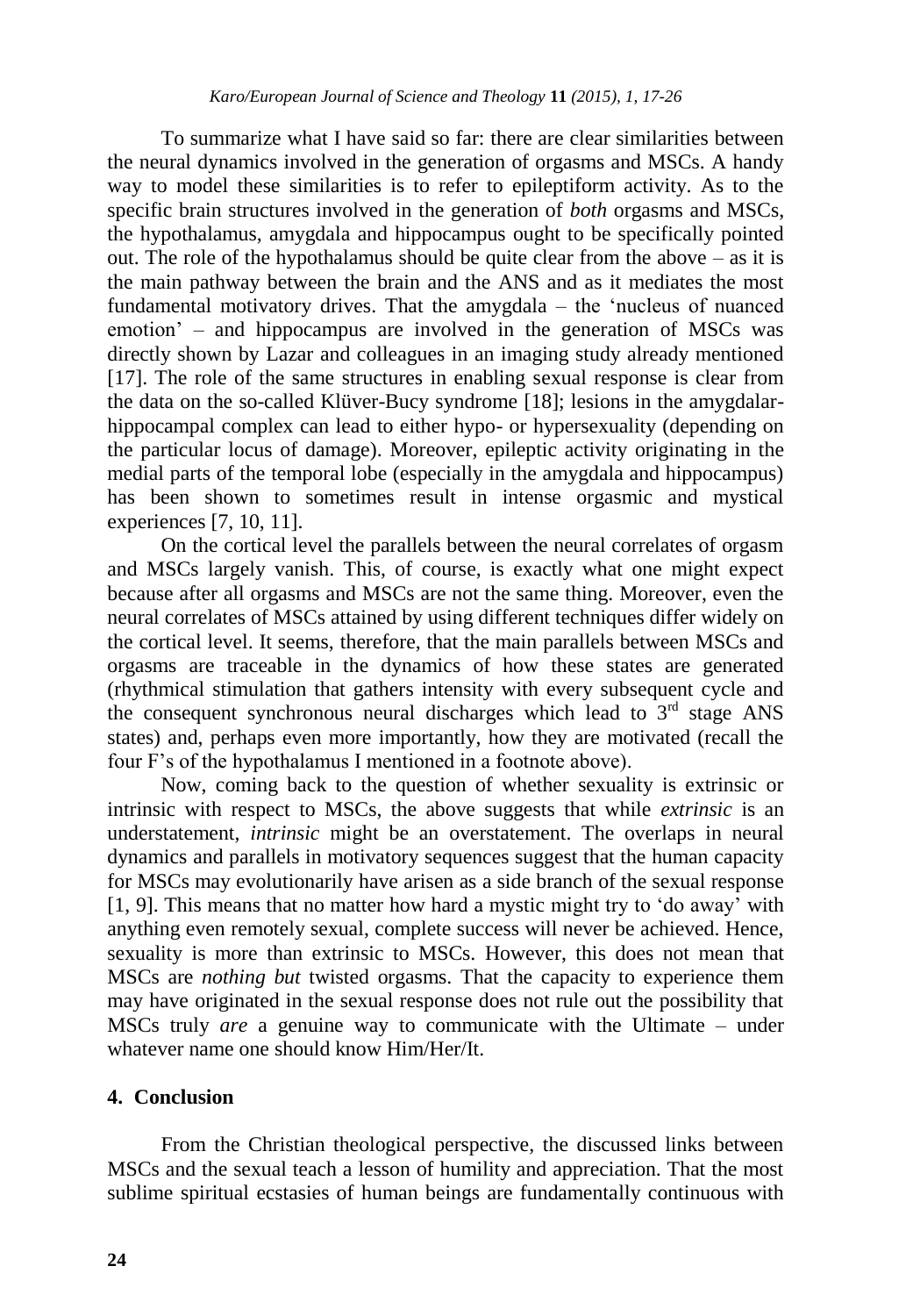the humble sexual responses of quite unpretentious species makes it clear how deeply creaturely we are as human beings. That  $MSCs$  – religious ecstasy – is directly related to sexuality ought to be *celebrated*, not resented. Far from "staining" the spiritual in any way, this link provides evidence that religious ecstasy is a part of the most healthy and transforming mystery on the planet – the truly divine mystery of conceiving new life.

## **Acknowledgement**

This research was supported by the European Union through the European Regional Development Fund (Centre of Excellence in Cultural Theory).

A version of the essay was presented at the symposium "Mystic Consciousness or Conscious Mystics? Perspectives from Theology, Psychology, Philosophy and Neuroscience' held in Fyn, Denmark 27-29.05.2011.

## **References**

- [1] A. Newberg, E. G. d"Aquili and V. Rause, *Why God Won't Go Away: Brain Science and the Biology of Belief,* Ballantine Books, New York, 2002, 123-127.
- [2] J.J. Kripal, *Roads of Excess, Palaces of Wisdom: Eroticism and Reflexivity in the Study of Mysticism*, The University of Chicago Press, Chicago and London, 2001, 147-148.
- [3] Saint Teresa of Avila, *The Life of St. Teresa of Jesus, of The Order of Our Lady of Carmel*, Thomas Baker and Benziger Bros, London and New York, 1904, XXIX, 16-17.
- [4] Saint John of the Cross, *The Living Flame of Love*, English translation, ICS Publications, Washington D.C., 1991, 148.
- [5] G. Bataille, *Erotism: Death and Sensuality*, City Lights, San Francisco, 1986, 225.
- [6] B. de Montmorand, Revue philosophique de la France et de l'étranger, **A. 28(10)**  (1903) 382-393.
- [7] F. Bianchi-Demicheli and S. Ortigue, Neuropsychologia, **45(12)** (2007) 2645-2659.
- [8] C.M. Meston, R.J. Levin, M.L. Sipski, E.M. Hull and J.R. Heiman, Annu. Rev. Sex Res., **15** (2004) 173-257.
- [9] R. Karo, *Eros & Mysticism: Are Mystical States of Consciousness Evolutionary Byproducts of Sexual Response?,* Tartu University Press, Tartu, 2009.
- [10] J.L. Saver and J. Rabin, J. Neuropsych. Clin. N., **9(3)** (1997) 498-510.
- [11] B.R. Komisaruk, C. Beyer-Flores and B. Whipple, *The Science of Orgasm*, The Johns Hopkins University Press, Baltimore, 2006, 214.
- [12] E. Gellhorn and W.F. Kiely, J. Nerv. Ment. Dis., **154(6)** (1972) 399-405.
- [13] \*\*\*, *Autonomic Nervous System in Psychiatric Disorder*, in *Biological Psychiatry*, J. Mendels (ed.), John Wiley & Sons, New York, 1973, 235-26.
- [14] I.G. Motofei and L. Rowland, British Journal of Urology International, **96(9)** (2005) 1333-1338.
- [15] I.G. Motofei, British Journal of Urology International, **101(5)** (2008) 531-534.
- [16] E.G. D"Aquili and A.B. Newberg, Zygon: Journal of Religion and Science, **28(2)** (1993) 177-200.
- [17] S.W. Lazar, G. Bush, R.L. Gollub, G.L. Fricchione, G. Khalsa and H. Benson, Neuro Report, **11(7)** (2000) 1581-1585.